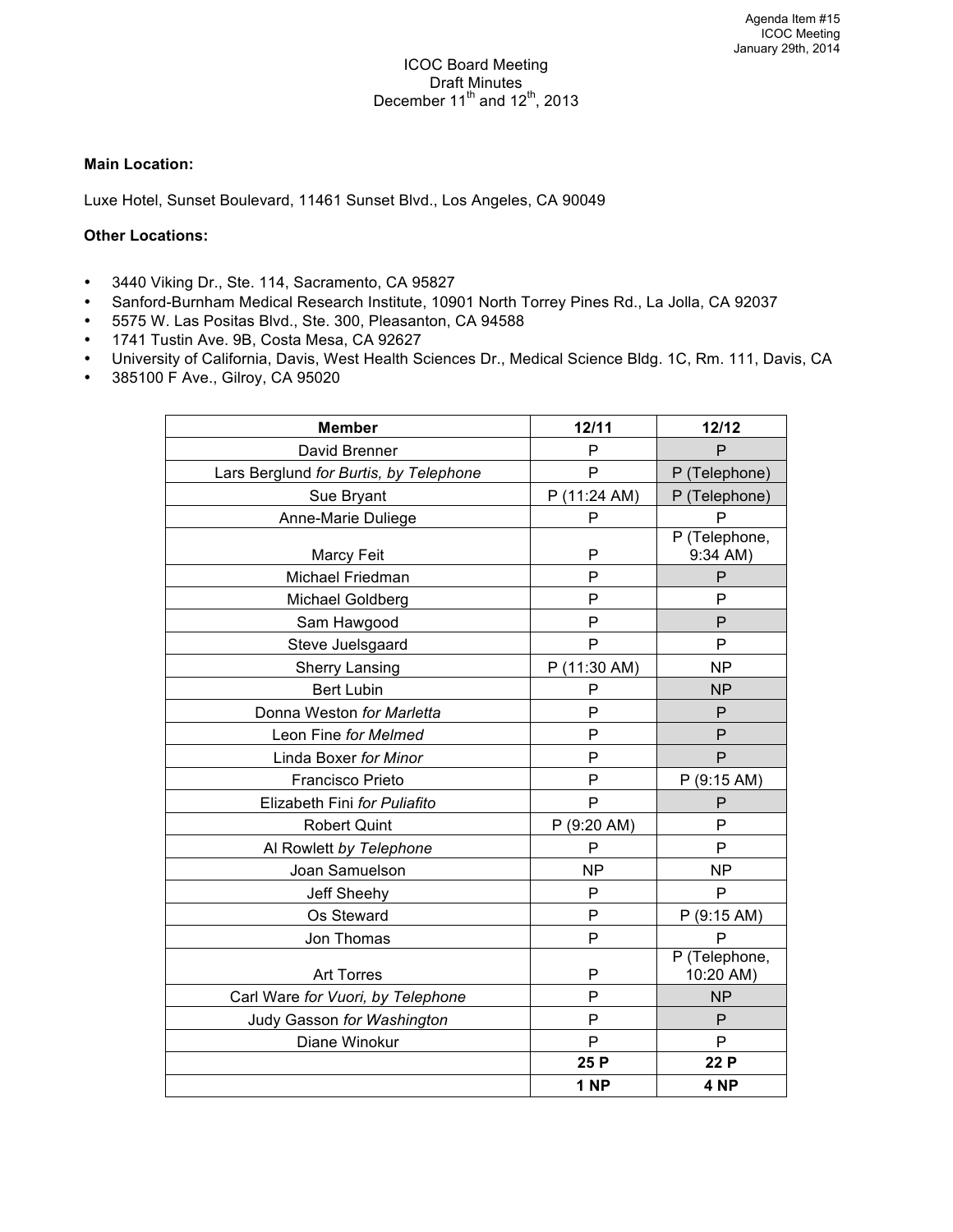## **Agenda Item# 4 Chairman's Report**

• Presented by Jonathan Thomas

#### **Agenda Item #5 President's Report**

Presented by Alan Trounson

#### **Agenda Item #6**

**Consideration of CIRM management recommendations regarding the Scientific Advisory Board report and allocation of the remainder of CIRM funds (see Outline for Board Workshop for details regarding proposed recommendations)**

## **6B1 RFA Funding**

Presented by Pat Olson

## **6C1-4 Training Shared Labs**

Presented by Michael Yaffe

## **Motion #4**

- Motion made by Steve Juelsgaard to provide no further funding for shared labs beyond what CIRM has already committed
- Motion seconded by Michael Goldberg

#### **Vote**

- The ICOC by individual voice vote approved the motion
- 4 YES; 0 NO; 2 ABSTENTION; 19 CONFLICTS

#### **Motion #5**

- Motion made by Steve Juelsgaard to request that staff prepare concept plans and RFAs for future Bridges and Training Program awards
- Motion seconded by Art Torres

#### **Vote**

- The ICOC by individual voice vote approved the motion
- 18 YES; 0 NO; 1 ABSTENTION; 0 CONFLICTS

#### **6C5 Accelerated Path**

• Presented by Ellen Feigal

#### **Motion #2**

- Motion made by Sam Hawgood to approve process and criteria for Accelerated Development Pathway and set aside \$200 million to uncommitted Strategic Reserve until such time as the Board considers the GWG's recommendations regarding applicants for the Accelerated Development Pathway
- Motion seconded by Anne-Marie Duliege

#### **Vote**

- The ICOC by individual voice vote approved the motion
- 22 YES; 0 NO; 0 ABSTENTION; 0 CONFLICTS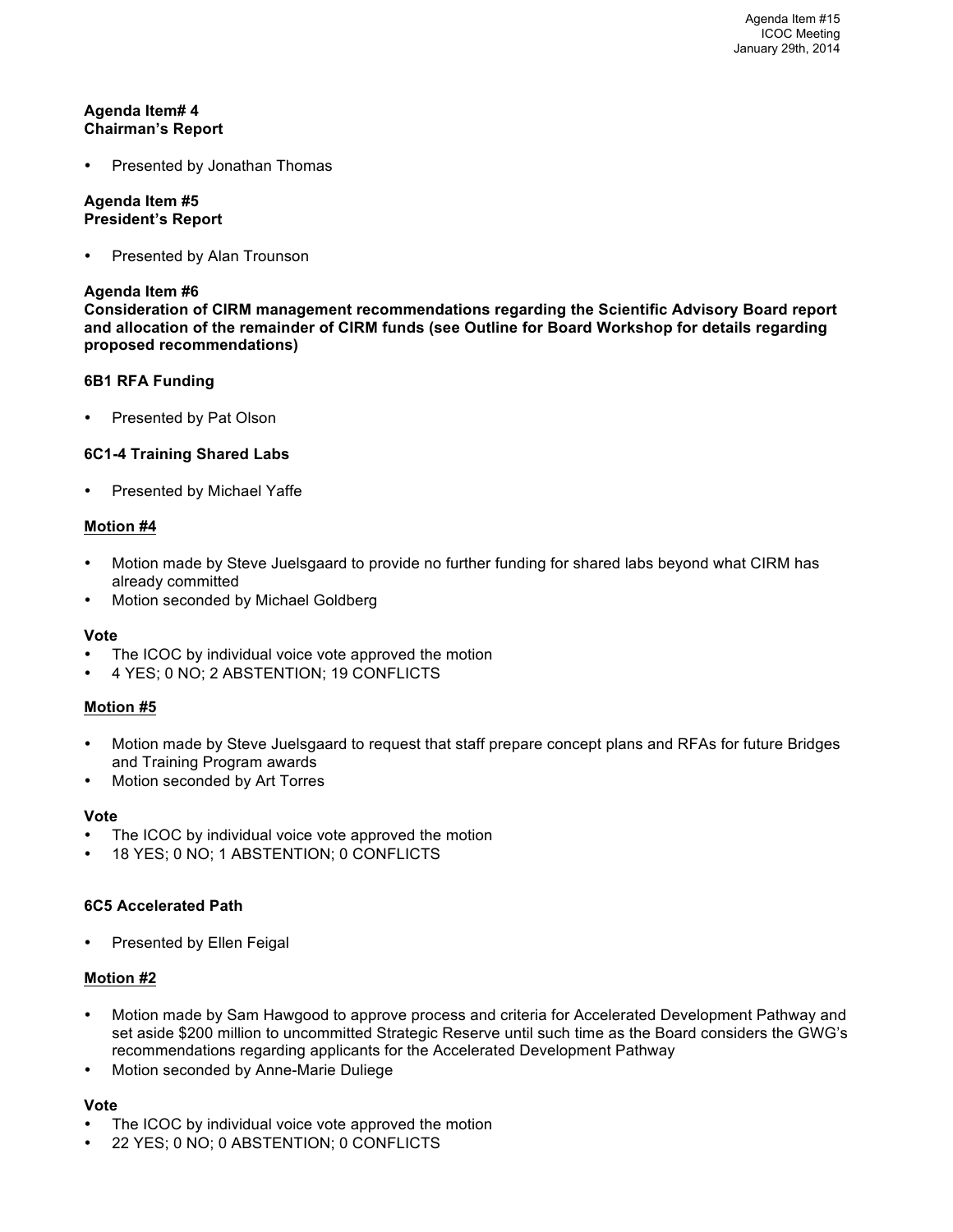## **6C6 Basic and Translational Research**

Presented by Michael Yaffe

# **Motion #3**

- Motion made by Jeff Sheehy to adopt staff proposal for funding translational research program (\$40M), but reduce the number of future basic biology rounds to two (\$60M) and hold the remaining \$30M in an uncommitted Strategic Reserve
- Motion seconded by Ted Krontiris

#### **Vote**

- The ICOC by individual voice vote approved the motion
- 21 YES; 0 NO; 0 ABSTENTION; 0 CONFLICTS

## **6C7 Haplobank Presentation**

• Presented by Ellen Feigal

## **Motion # 1**

- Motion made by Steve Juelsgaard to establish prioritization mechanism for projects that are in clinical trials, clinical development, or pre-IND
- Motion seconded by Art Torres

#### **Vote**

- The ICOC by voice vote approved the motion
- 20 YES; 0 NO; 0 ABSTENTION; 0 CONFLICTS

## **6D Strategic Roadmap Gollub**

• Presented by Alan Trounson

#### **Motion # 6**

- Motion made by Jeff Sheehy to defer consideration of the Gollub report, suspend further activity and expenditures on the recommendations in the report, and await further action from Chair
- Motion seconded by Oswald Steward

#### **Vote**

- The ICOC by voice vote approved the motion
- 19 YES; 0 NO; 0 ABSTENTION; 0 CONFLICTS

#### **Agenda Item #7 Spotlight On Disease**

• Presentation given by Robert Vescio, M.D.

#### **Agenda Item #8**

**Consideration of initiating rulemaking for amendment of section 100070 of the CIRM Medical and Ethical Standards**

Item deferred to January Meeting

#### **Agenda Item #9**

**Consideration of supplement to RFA 12-03: CIRM hiPSC Derivation Award**

Presentation given by Michael Yaffe

#### **Motion # 13**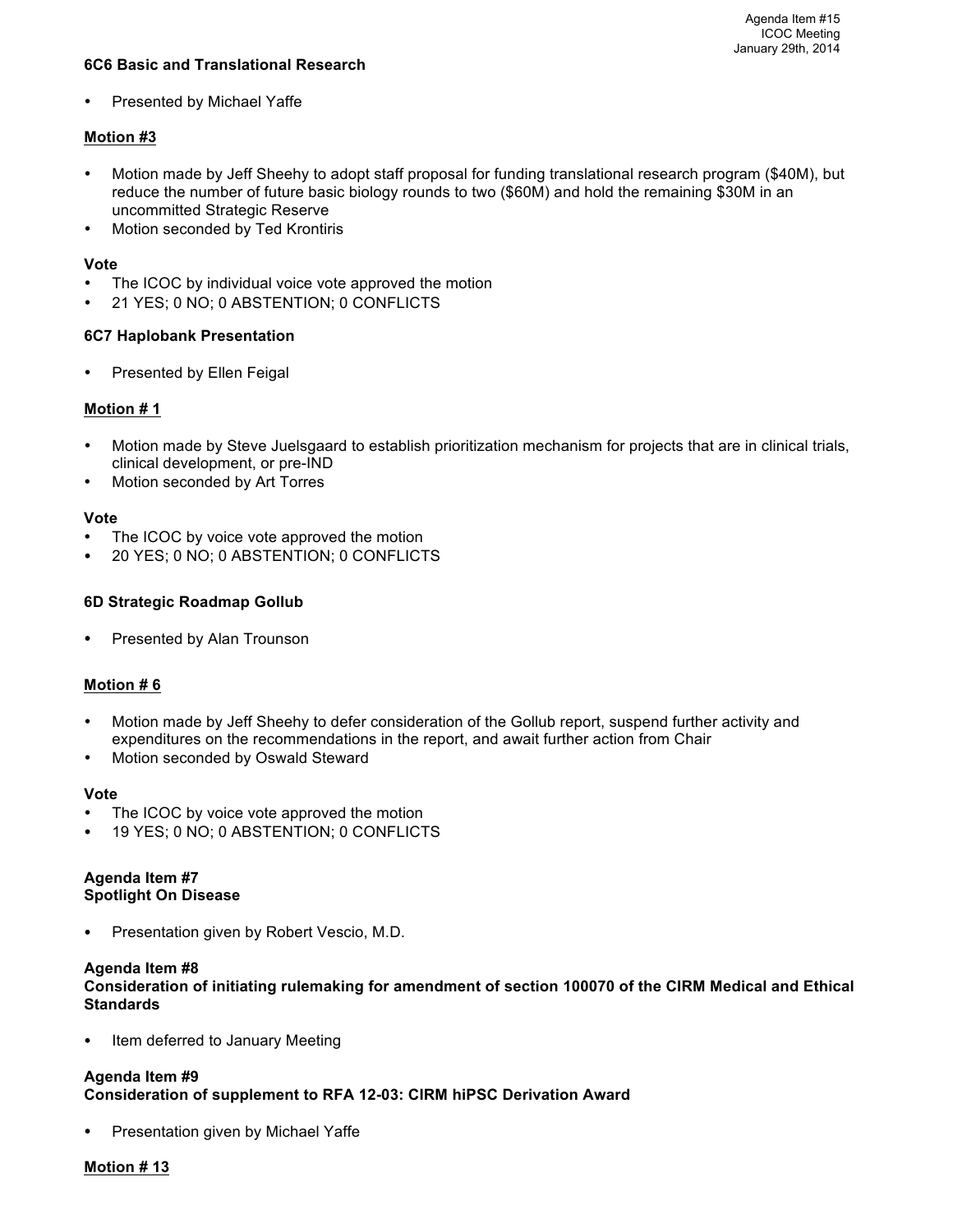- Motion made by Jeff Sheehy to not award supplement to hiPSC Derivation Award
- Motion seconded by Oswald Steward

#### **Vote**

- The ICOC by voice vote approved the motion
- 21 YES; 0 NO; 0 ABSTENTION; 0 CONFLICT

#### **Agenda Item #10**

#### **Consideration of key selection criteria for President of CIRM**

#### **Motion # 14**

- Motion made by Jeff Sheehy to approve key selection criteria for President
- Motion seconded by Francisco Prieto

#### **Vote**

- The ICOC by voice vote approved the motion
- 21 YES; 0 NO; 0 ABSTENTION; 0 CONFLICT

# **Agenda Item #11 Consideration of appointment of new scientific members of the Grants Working Group**

Presented by Gil Sambrano

#### **Motion # 15**

- Motion made by Francisco Prieto to approve new scientific members of GWG
- Motion seconded by Jeff Sheehy

#### **Vote**

- The ICOC by voice vote approved the motion
- 21 YES; 0 NO; 0 ABSTENTION; 0 CONFLICT

# **Agenda Item #12**

**Consideration of resolution honoring Leeza Gibbons**

#### **Agenda Item #13**

**Consideration of resolution honoring Jonathan Shestack**

#### **Agenda Item #14**

**Consideration of audit results from Macias Gini & O'Connell LLP**

#### **Agenda #15**

**Consideration of applications for 13-01: Duane Roth Disease Team Therapy Development III Awards**

• Presented by Bettina Steffan, Kevin Whittlesy, Sohel Talib, Cathy Priest

#### **Motion # 7**

- Motion made by Jon Thomas to move Disease Team III Application 7281 into Tier 1, with condition recommended by staff, up to budget of \$4.44M
- Motion seconded by Anne-Marie Duliege

# **Vote**

- The Application Subcommittee by individual voice vote approved the motion
- 8 YES; 0 NO; 0 ABSTENTION; 5 CONFLICT

# **Motion # 8**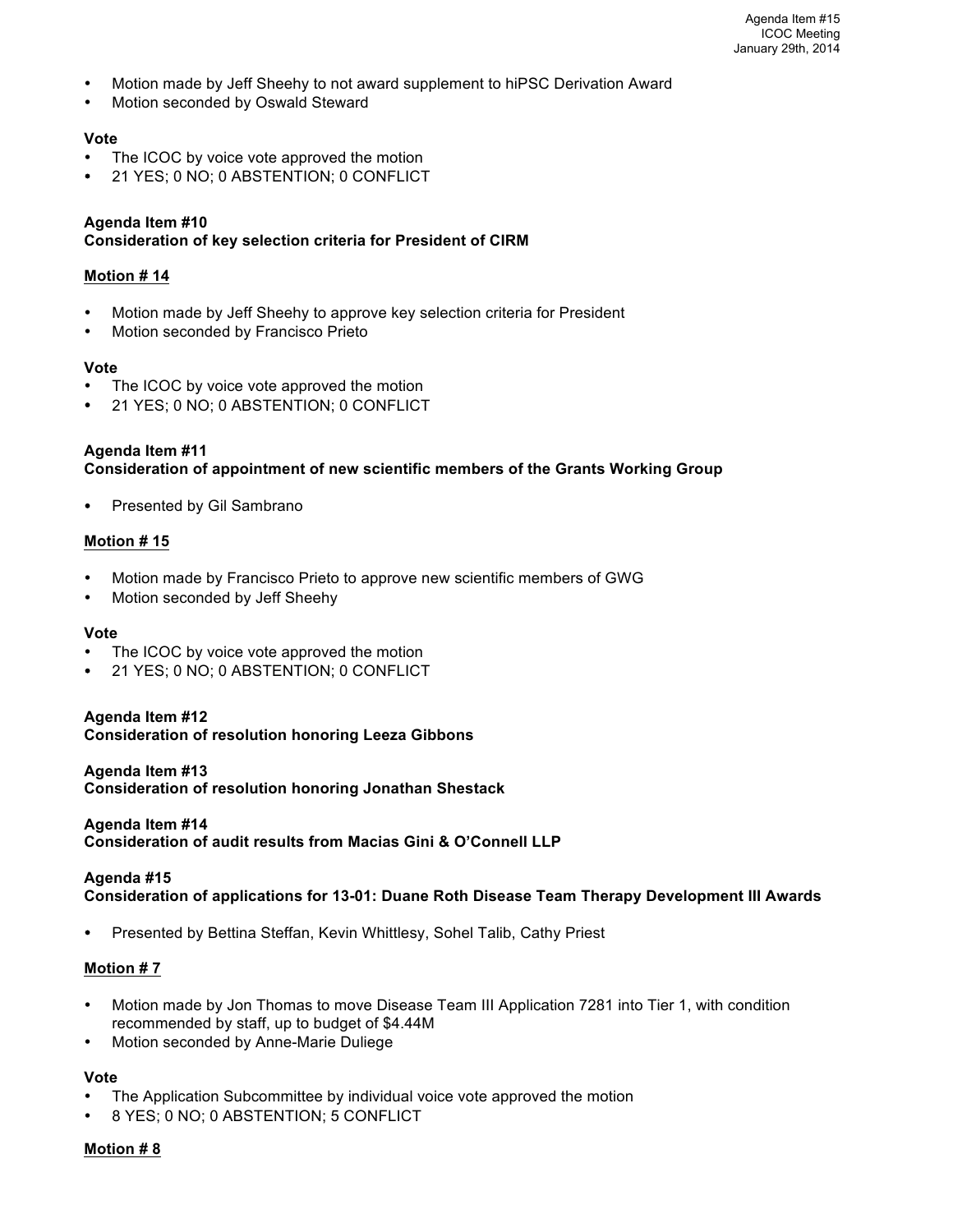• Motion seconded by Francisco Prieto

## **Vote**

- The Application Subcommittee by individual voice vote approved the motion
- 7 YES; 4 NO; 0 ABSTENTION; 2 CONFLICT

## **Motion # 8a**

- Motion made by Al Rowlett to reconsider motion 8
- Motion seconded by Jon Thomas

## **Vote**

- The Application Subcommittee by individual voice vote approved the motion
- 8 YES; 2 NO; 0 ABSTENTION; 2 CONFLICT

# **Motion # 9**

- Motion made by Francisco Prieto to move Disease Team III Application 6945 into Tier 1
- Motion seconded by Diane Winokur

#### **Vote**

- The Application Subcommittee by individual voice vote approved the motion
- 9 YES; 1 NO; 1 ABSTENTION; 1 CONFLICT

# **Motion # 10**

- Motion made by Diane Winokur to fund the first two years of Disease Team III Application 706
- Motion seconded by Robert Quint

#### **Vote**

• Motion Withdrawn

# **Motion # 11**

- Motion made by Jeff Sheehy to not fund Disease Team Application 7078
- Motion seconded by Steve Juelsgaard

#### **Vote**

- The Application Subcommittee by individual voice vote approved the motion
- 10 YES; 1 NO; 0 ABSTENTION; 1 CONFLICT

# **Motion # 12**

- Motion made by Art Torres to fund all Disease Team III applications in Tier 1 and do not fund the remaining applications, except 7201, which is deferred pending further consideration
- Motion seconded by Michael Goldberg

#### **Vote**

- The Application Subcommittee by individual voice vote approved the motion
- 11 YES; 0 NO; 0 ABSTENTION; 4 CONFLICT

#### **Agenda Item #16**

# **Consideration of minutes from the ICOC October Board Meeting**

# **Motion # 16**

- Motion made by Oswald Steward to approve minutes for October 2013 board meeting
- Motion seconded by Al Rowlett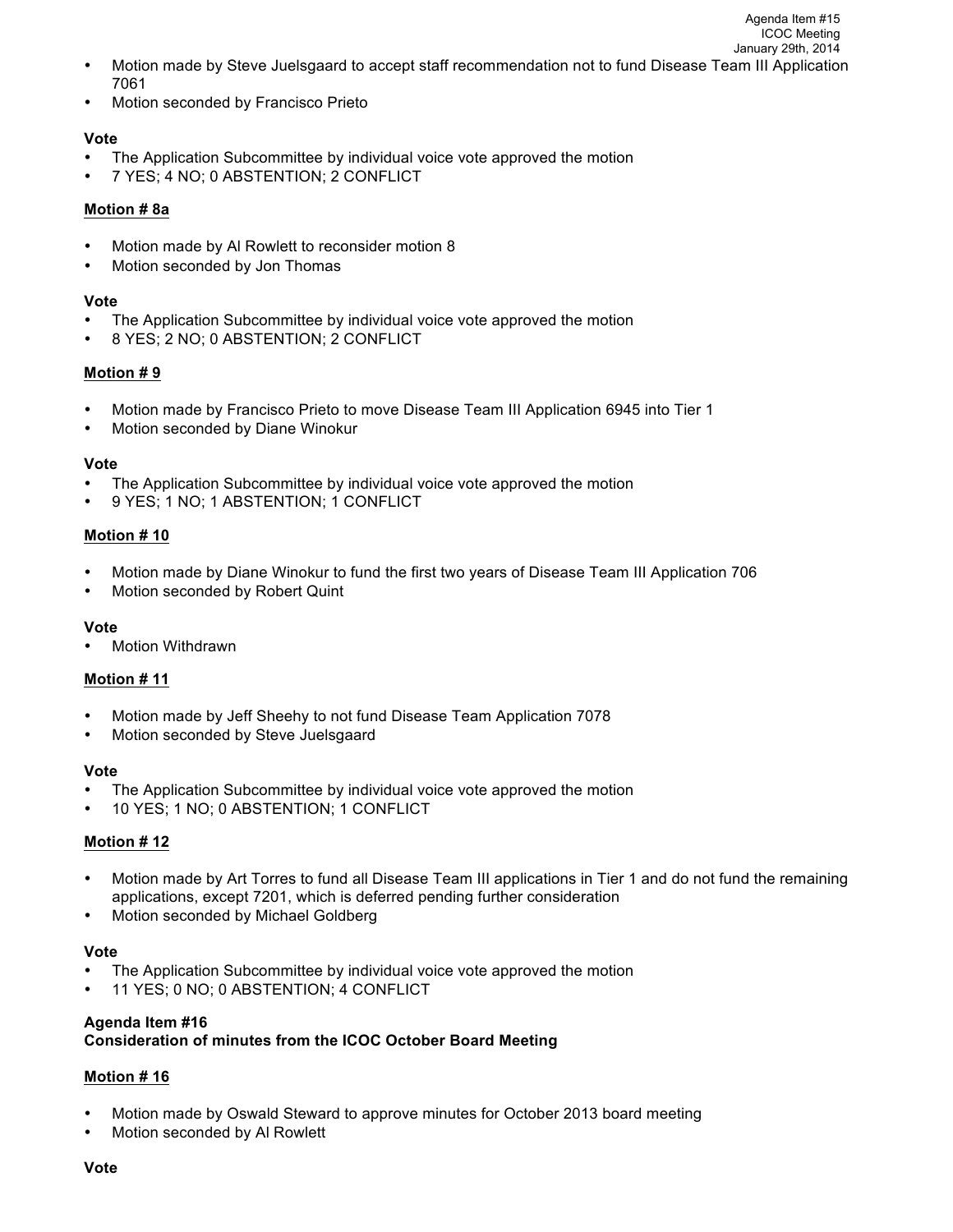- The ICOC by voice vote approved the motion
- 21 YES; 0 NO; 0 ABSTENTION; 0 CONFLICT

## Agenda Item #17

Consideration of adoption of amendments to section 100601

## **Motion # 17**

- Motion made by Oswald Steward to approve amendment to regulation 100601
- Motion seconded by Francisco Prieto

#### **Vote**

- The ICOC by voice vote approved the motion
- 20 YES; 0 NO; 0 ABSTENTION; 0 CONFLICT

## **CLOSED SESSION**

## **Agenda Item #18**

**Discussion of confidential intellectual property or work product, prepublication data, financial information, confidential scientific research or data, and other proprietary information relating to applications for 13-01: CIRM Disease Team Therapy Development III Awards and to supplement to RFA 12-03: CIRM hiPSC Derivation Award. (Health & Safety Code 125290.30(f) (3) (B) and (C)).**

• No Closed Session taken

## **Agenda Item #19**

**Discussion of Personnel [Search for President] (Government Code section 11126, subdivision (a); Health & Safety Code section 125290.30(f) (3) (D)).**

#### **Agenda Item #20 Communications Update**

Presented by Kevin McCormack

#### **Agenda Item # 21**

**Public comment. The Committee will accept public testimony on any matter under its jurisdiction that is not on the agenda, but the Committee cannot act on any such matter at this meeting**

• No Public Comment made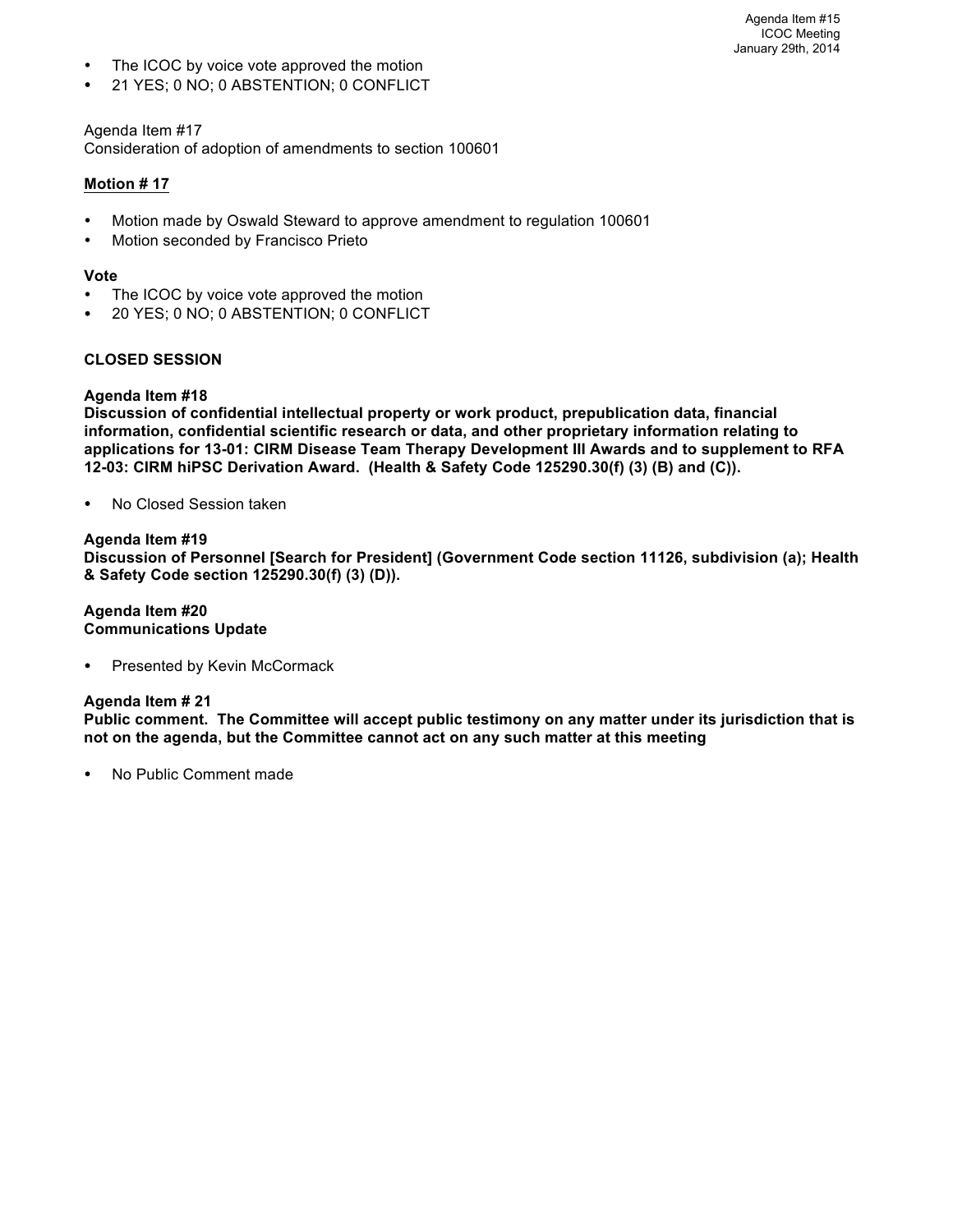|                                        |                   | 12/11/2013 (Board)                 |                                                       |                                               |                         | 12/11/2013 (Board)     |                                    |                   |  |
|----------------------------------------|-------------------|------------------------------------|-------------------------------------------------------|-----------------------------------------------|-------------------------|------------------------|------------------------------------|-------------------|--|
|                                        |                   | <b>VOTE</b>                        |                                                       |                                               |                         |                        |                                    |                   |  |
|                                        |                   | <b>MOTION 1</b>                    | <b>MOTION 2</b>                                       | <b>MOTION 3</b>                               | <b>MOTION 4</b>         | <b>MOTION 5</b>        | <b>MOTION 6</b>                    |                   |  |
|                                        |                   | Maker:                             | Maker:                                                | Maker:                                        | Maker:                  | Maker:                 | Maker:                             |                   |  |
|                                        |                   | Juelsgaard                         | Hawgood                                               | Sheehy                                        | Juelsgaard              | Juelsgaard             | Sheehy                             |                   |  |
|                                        |                   | Second:                            | Second:                                               | Second:                                       | Second:                 | Second:                | Second:                            |                   |  |
|                                        |                   | Torres<br>Establish prioritization | Duliege<br>Approve process and criteria for           | Krontiris<br>Adopt staff proposal for funding | Goldberg<br>Provide no  | Torres<br>Request that | Steward<br>Defer consideration     |                   |  |
|                                        |                   | mechanism for projects             | <b>Accelerated Development Pathway</b>                | translational research program                | further funding         | staff prepare          | of the Gollub report               |                   |  |
|                                        |                   | that are in clinical trials.       | and set aside \$200 million to                        | (\$40M), but reduce the number of             | for shared labs         | concept plans          | suspend further                    |                   |  |
|                                        |                   | clinical development, or           | uncommitted Strategic Reserve                         | future basic biology rounds to two            | beyond what             | and RFAs for           | activity and                       |                   |  |
|                                        |                   | pre-IND                            | until such time as the Board                          | (\$60M) and hold the remaining                | CIRM has                | future Bridges         | expenditures on the                |                   |  |
|                                        |                   |                                    | considers the GWG's                                   | \$30M in an uncommitted Strategic             | already                 | and Training           | recommendations                    |                   |  |
|                                        |                   |                                    | recommendations regarding                             | Reserve                                       | committed               | Program awards         | in the report, and                 |                   |  |
|                                        |                   |                                    | applicants for the Accelerated<br>Development Pathway |                                               |                         |                        | await further action<br>from Chair |                   |  |
|                                        |                   |                                    |                                                       |                                               |                         |                        |                                    |                   |  |
| <b>MEMBERS</b>                         | <b>ATTENDANCE</b> |                                    |                                                       |                                               |                         |                        |                                    | <b>ATTENDANCE</b> |  |
| David Brenner                          | P                 | Y                                  | Y                                                     | Y                                             | C                       | Y                      | Y                                  |                   |  |
| Lars Berglund for Burtis, by Telephone | P                 |                                    | Y                                                     |                                               | $\mathsf{C}$            |                        |                                    |                   |  |
| Sue Bryant                             | P (11:24 AM)      |                                    |                                                       |                                               | $\overline{c}$          |                        |                                    |                   |  |
| Anne-Marie Duliege                     | P                 | Y                                  | Y                                                     | Y                                             | C                       | Y                      | Y                                  | P                 |  |
| Marcy Feit                             | P                 |                                    | Y                                                     | Y                                             | $\mathsf C$             | Y                      | Y                                  | P                 |  |
| Michael Friedman                       | $\overline{P}$    | Y                                  | $\overline{Y}$                                        | $\overline{Y}$                                | $\overline{c}$          | $\overline{Y}$         | $\overline{Y}$                     |                   |  |
| Michael Goldberg                       | P                 | Y                                  | Y                                                     | Y                                             | Y                       | Y                      | Y                                  | P                 |  |
| Sam Hawgood                            | P                 | Y                                  | Y                                                     | Y                                             | C                       | Y                      | Y                                  |                   |  |
| Steve Juelsgaard                       | P                 | Y                                  | Y                                                     | Y                                             | Y                       | Y                      | Y                                  | P                 |  |
| Sherry Lansing                         | P (11:30 AM)      | Y                                  | Y                                                     | Y                                             | C                       |                        |                                    | P                 |  |
| Bert Lubin                             | Þ                 | $\overline{Y}$                     | $\overline{Y}$                                        | Y                                             | $\overline{c}$          |                        |                                    |                   |  |
| Donna Weston for Marletta              | P                 | Y                                  | $\overline{Y}$                                        | Y                                             | $\mathtt{C}$            | Y                      | Y                                  |                   |  |
| Leon Fine for Melmed                   | Þ                 | Y                                  | Y                                                     | Y                                             | $\mathsf C$             | Y                      | Y                                  |                   |  |
| Linda Boxer for Minor                  | P                 | Y                                  | Y                                                     | Y                                             | $\mathbf C$             | Y                      | Y                                  |                   |  |
| Francisco Prieto                       | P                 | Y                                  | Y                                                     | Y                                             | $\mathsf{C}$            | Y                      | Y                                  | P                 |  |
| Elizabeth Fini for Puliafito           | P                 | Y                                  | $\mathsf{Y}$                                          | Y                                             | $\mathbf C$             | Y                      | Y                                  |                   |  |
| Robert Quint                           | P (9:20 AM)       | Y                                  | Y                                                     | Y                                             | Y                       | Α                      | $\mathsf{V}$                       | P                 |  |
| Al Rowlett                             | $P$ (tel.)        |                                    |                                                       |                                               | $\mathsf{C}$            |                        |                                    | $\overline{P}$    |  |
| Joan Samuelson                         | <b>NP</b>         |                                    |                                                       |                                               |                         |                        |                                    | <b>NP</b>         |  |
| Jeff Sheehy                            | P                 | Y                                  | Y                                                     | Y                                             | C                       | Y                      | Y                                  | P                 |  |
| Os Steward                             | D                 | Y                                  | Y                                                     |                                               | $\mathsf{C}$            | Y                      | Y                                  | P                 |  |
| Jon Thomas                             | P                 | Y                                  | $\overline{Y}$                                        | Y                                             | $\overline{\mathsf{Y}}$ | $\overline{Y}$         | Y                                  | $\overline{P}$    |  |
| Art Torres                             | P                 | Y                                  | Y                                                     | Y                                             | $\overline{A}$          | Y                      | Y                                  | $\overline{P}$    |  |
| Carl Ware for Vuori, by Telephone      | P                 |                                    |                                                       | Y                                             | $\mathbf C$             |                        |                                    |                   |  |
| Judy Gasson for Washington             | P                 | Y                                  | Y                                                     | Y                                             | $\mathbf C$             | Y                      | Y                                  |                   |  |
| Diane Winokur                          | P                 | Y                                  | Y                                                     | Y                                             | $\mathsf{A}$            | Y                      | Y                                  | $\overline{P}$    |  |
|                                        | 25 P              | 20 Y                               | 22 Y                                                  | 21 Y                                          | 4 Y                     | 18 Y                   | 19 Y (VV)                          | 13 P              |  |
|                                        | 1 <sub>NP</sub>   | 0 N                                | 0 N                                                   | 0 N                                           | 0 N                     | 0 N                    | 0N                                 | 1 NP              |  |
|                                        |                   | lo A                               | 0 A                                                   | 0 A                                           | 2 A                     | 1A                     |                                    |                   |  |
|                                        |                   | lo c                               | lo c                                                  | 0 C                                           | 19 C                    | lo c                   | lo A<br>lo c                       |                   |  |
|                                        |                   | <b>PASS</b>                        | <b>PASS</b>                                           | <b>PASS</b>                                   | <b>PASS</b>             | <b>PASS</b>            | <b>PASS</b>                        |                   |  |
|                                        |                   |                                    |                                                       |                                               |                         |                        |                                    |                   |  |

| <b>LEGEND</b>                                          |
|--------------------------------------------------------|
| <b>Attendance</b>                                      |
| NP-Not Present                                         |
| P - Present                                            |
| <b>Votes</b>                                           |
| A - Abstain                                            |
| C - Conflict                                           |
| $N - No$                                               |
| VV - Voice Vote                                        |
| Y - Yes                                                |
| Y/C - Yes, except for those which I have a<br>conflict |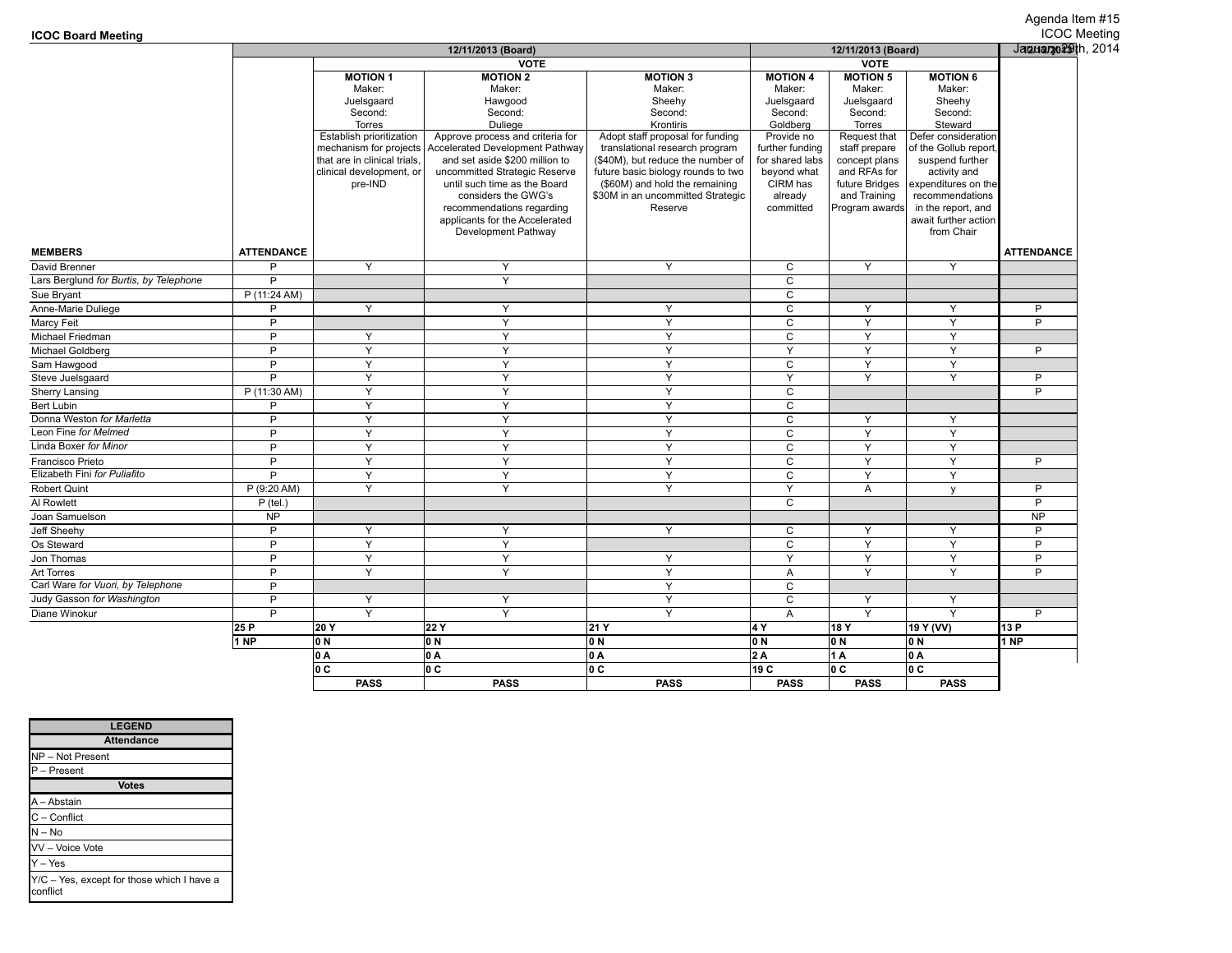#### **ICOC Board Meeting**

# Agenda Item #15

| <b>ICOC Board Meeting</b>              |                                                                                                                                                                                                 |                                                                                                                                                              |                                                                                   |                                                                                                                       |                                                                                                                                            |                                                                                                                             |                                                                                                                                                                                                                                               |                         | <b>ICOC Meeting</b>                                                                                                         |
|----------------------------------------|-------------------------------------------------------------------------------------------------------------------------------------------------------------------------------------------------|--------------------------------------------------------------------------------------------------------------------------------------------------------------|-----------------------------------------------------------------------------------|-----------------------------------------------------------------------------------------------------------------------|--------------------------------------------------------------------------------------------------------------------------------------------|-----------------------------------------------------------------------------------------------------------------------------|-----------------------------------------------------------------------------------------------------------------------------------------------------------------------------------------------------------------------------------------------|-------------------------|-----------------------------------------------------------------------------------------------------------------------------|
|                                        | (Application Review Subcommittee)                                                                                                                                                               |                                                                                                                                                              | 12/12/2013 (Application Review Subcommittee)                                      |                                                                                                                       |                                                                                                                                            |                                                                                                                             |                                                                                                                                                                                                                                               | January 29th, 2014      |                                                                                                                             |
|                                        |                                                                                                                                                                                                 | <b>VOTE</b>                                                                                                                                                  |                                                                                   |                                                                                                                       | <b>VOTE</b>                                                                                                                                |                                                                                                                             |                                                                                                                                                                                                                                               |                         |                                                                                                                             |
|                                        | <b>MOTION 7</b><br>Maker:<br>Thomas<br>Second:<br>Duliege<br>Move Disease Team<br>III Application 7281<br>into Tier 1, with<br>condition<br>recommended by<br>staff, up to budget of<br>\$4.44M | <b>MOTION 8</b><br>Maker:<br>Juelsgaard<br>Second:<br>Prieto<br>Accept staff<br>recommendation not<br>to fund Disease<br><b>Team III Application</b><br>7061 | <b>MOTION 8a</b><br>Maker:<br>Rowlett<br>Second:<br>Thomas<br>Reconsider motion 8 | <b>MOTION 9</b><br>Maker:<br>Prieto<br>Second:<br>Winokur<br>Move Disease Team<br>III Application 6945<br>into Tier 1 | <b>MOTION 10</b><br>Maker:<br>Winokur<br>Second:<br>Quint<br>Fund the first two<br>years of Disease<br><b>Team III Application</b><br>7061 | <b>MOTION 11</b><br>Maker:<br>Sheehy<br>Second:<br>Juelsgaard<br>Do not fund Disease<br><b>Team III Application</b><br>7078 | <b>MOTION 12</b><br>Maker:<br>Torres<br>Second:<br>Goldberg<br>Fund all Disease<br>Team III applications<br>in Tier 1 and do not<br>fund the remaining<br>applications, except<br>7201, which is<br>deferred pending<br>further consideration |                         | <b>MOTION 13</b><br>Maker:<br>Sheehy<br>Second:<br>Steward<br>Do not award<br>supplement to<br>hiPSC<br>Derivation<br>Award |
| <b>MEMBERS</b>                         |                                                                                                                                                                                                 |                                                                                                                                                              |                                                                                   |                                                                                                                       |                                                                                                                                            |                                                                                                                             |                                                                                                                                                                                                                                               | <b>ATTENDANCE</b>       |                                                                                                                             |
| David Brenner                          |                                                                                                                                                                                                 |                                                                                                                                                              |                                                                                   |                                                                                                                       |                                                                                                                                            |                                                                                                                             |                                                                                                                                                                                                                                               | P                       | Υ                                                                                                                           |
| Lars Berglund for Burtis, by Telephone |                                                                                                                                                                                                 |                                                                                                                                                              |                                                                                   |                                                                                                                       |                                                                                                                                            |                                                                                                                             |                                                                                                                                                                                                                                               | P (Telephone)           | $\overline{Y}$                                                                                                              |
| Sue Bryant                             |                                                                                                                                                                                                 |                                                                                                                                                              |                                                                                   |                                                                                                                       |                                                                                                                                            |                                                                                                                             |                                                                                                                                                                                                                                               | P (Telephone)           | Y                                                                                                                           |
| Anne-Marie Duliege                     | Y                                                                                                                                                                                               | C                                                                                                                                                            | C                                                                                 | Y                                                                                                                     |                                                                                                                                            | Y                                                                                                                           | Y/C                                                                                                                                                                                                                                           | P                       | Y                                                                                                                           |
| Marcy Feit                             | $\mathsf{C}$                                                                                                                                                                                    | Y                                                                                                                                                            |                                                                                   |                                                                                                                       |                                                                                                                                            |                                                                                                                             |                                                                                                                                                                                                                                               | P (Telephone, 9:34 AM)  | Y                                                                                                                           |
| Michael Friedman                       |                                                                                                                                                                                                 |                                                                                                                                                              |                                                                                   |                                                                                                                       |                                                                                                                                            |                                                                                                                             |                                                                                                                                                                                                                                               | P                       | Y                                                                                                                           |
| Michael Goldberg                       | Y                                                                                                                                                                                               | N                                                                                                                                                            | Y                                                                                 | Υ                                                                                                                     |                                                                                                                                            | Y                                                                                                                           | Y                                                                                                                                                                                                                                             | $\overline{P}$          | Y                                                                                                                           |
| Sam Hawgood                            |                                                                                                                                                                                                 |                                                                                                                                                              |                                                                                   |                                                                                                                       |                                                                                                                                            |                                                                                                                             |                                                                                                                                                                                                                                               | P                       | Y                                                                                                                           |
| Steve Juelsgaard                       | Y                                                                                                                                                                                               | Υ                                                                                                                                                            | N                                                                                 | N                                                                                                                     |                                                                                                                                            | Y                                                                                                                           | Y                                                                                                                                                                                                                                             | P                       | Y                                                                                                                           |
| Sherry Lansing                         | $\mathsf{C}$                                                                                                                                                                                    | $\mathsf{C}$                                                                                                                                                 | $\mathsf{C}$                                                                      | C                                                                                                                     |                                                                                                                                            | $\mathsf{C}$                                                                                                                |                                                                                                                                                                                                                                               | <b>NP</b>               |                                                                                                                             |
| Bert Lubin                             |                                                                                                                                                                                                 |                                                                                                                                                              |                                                                                   |                                                                                                                       |                                                                                                                                            |                                                                                                                             |                                                                                                                                                                                                                                               | <b>NP</b>               |                                                                                                                             |
| Donna Weston for Marletta              |                                                                                                                                                                                                 |                                                                                                                                                              |                                                                                   |                                                                                                                       |                                                                                                                                            |                                                                                                                             |                                                                                                                                                                                                                                               | P                       | Y                                                                                                                           |
| Leon Fine for Melmed                   |                                                                                                                                                                                                 |                                                                                                                                                              |                                                                                   |                                                                                                                       |                                                                                                                                            |                                                                                                                             |                                                                                                                                                                                                                                               | P                       | Y                                                                                                                           |
| Linda Boxer for Minor                  |                                                                                                                                                                                                 |                                                                                                                                                              |                                                                                   |                                                                                                                       |                                                                                                                                            |                                                                                                                             |                                                                                                                                                                                                                                               | P                       | Y                                                                                                                           |
| Francisco Prieto                       | C                                                                                                                                                                                               | Y                                                                                                                                                            | Y                                                                                 | Y                                                                                                                     |                                                                                                                                            | Y                                                                                                                           | Y/C                                                                                                                                                                                                                                           | P(9:15 AM)              | $\overline{Y}$                                                                                                              |
| Elizabeth Fini for Puliafito           |                                                                                                                                                                                                 |                                                                                                                                                              |                                                                                   |                                                                                                                       | WITHDRAWN                                                                                                                                  |                                                                                                                             |                                                                                                                                                                                                                                               | P                       | Y                                                                                                                           |
| Robert Quint                           | Y                                                                                                                                                                                               | N                                                                                                                                                            | Y                                                                                 | A                                                                                                                     |                                                                                                                                            | Y                                                                                                                           | Y                                                                                                                                                                                                                                             | P                       | Y                                                                                                                           |
| Al Rowlett                             | $\overline{\mathsf{c}}$                                                                                                                                                                         | Y                                                                                                                                                            | Y                                                                                 | Υ                                                                                                                     |                                                                                                                                            | Y                                                                                                                           | Y/C                                                                                                                                                                                                                                           | $\overline{P}$          | Y                                                                                                                           |
| Joan Samuelson                         |                                                                                                                                                                                                 |                                                                                                                                                              |                                                                                   |                                                                                                                       |                                                                                                                                            |                                                                                                                             |                                                                                                                                                                                                                                               | <b>NP</b>               |                                                                                                                             |
| Jeff Sheehy                            | C                                                                                                                                                                                               | Y                                                                                                                                                            | N                                                                                 | Y                                                                                                                     |                                                                                                                                            | Y                                                                                                                           | Y/C                                                                                                                                                                                                                                           | P                       | Y                                                                                                                           |
| Os Steward                             | Y                                                                                                                                                                                               | N                                                                                                                                                            | Y                                                                                 | Υ                                                                                                                     |                                                                                                                                            | Y                                                                                                                           | Y                                                                                                                                                                                                                                             | P (9:15 AM)             | Υ                                                                                                                           |
| Jon Thomas                             | Υ                                                                                                                                                                                               | Y                                                                                                                                                            | Y                                                                                 | $\overline{Y}$                                                                                                        |                                                                                                                                            | Y                                                                                                                           | Y                                                                                                                                                                                                                                             | P                       | $\overline{Y}$                                                                                                              |
| Art Torres                             | Y                                                                                                                                                                                               | $\overline{Y}$                                                                                                                                               | $\overline{Y}$                                                                    | Y                                                                                                                     |                                                                                                                                            | N                                                                                                                           | Y                                                                                                                                                                                                                                             | P (Telephone, 10:20 AM) |                                                                                                                             |
| Carl Ware for Vuori, by Telephone      |                                                                                                                                                                                                 |                                                                                                                                                              |                                                                                   |                                                                                                                       |                                                                                                                                            |                                                                                                                             |                                                                                                                                                                                                                                               | <b>NP</b>               |                                                                                                                             |
| Judy Gasson for Washington             |                                                                                                                                                                                                 |                                                                                                                                                              |                                                                                   |                                                                                                                       |                                                                                                                                            |                                                                                                                             |                                                                                                                                                                                                                                               | P                       | Y                                                                                                                           |
| Diane Winokur                          | Υ                                                                                                                                                                                               | N                                                                                                                                                            | Y                                                                                 | Y                                                                                                                     |                                                                                                                                            | Y                                                                                                                           | Y                                                                                                                                                                                                                                             | P                       | Y                                                                                                                           |
|                                        | 18 Y                                                                                                                                                                                            | 17 Y                                                                                                                                                         | 8 Y                                                                               | 19 Y                                                                                                                  |                                                                                                                                            | 10Y                                                                                                                         | 11 Y                                                                                                                                                                                                                                          | 22 P                    | 21 Y (VV)                                                                                                                   |
|                                        | IO N                                                                                                                                                                                            | 4 N                                                                                                                                                          | 2 N                                                                               | 1 N                                                                                                                   |                                                                                                                                            | 1 N                                                                                                                         | 0 N                                                                                                                                                                                                                                           | 4 NP                    | IO N                                                                                                                        |
|                                        | 0 A                                                                                                                                                                                             | 0 A                                                                                                                                                          | 0 A                                                                               | 1 A                                                                                                                   |                                                                                                                                            | 0 A                                                                                                                         | 0 A                                                                                                                                                                                                                                           |                         | 0 A                                                                                                                         |
|                                        | 5 C                                                                                                                                                                                             | l2 C                                                                                                                                                         | 12 C                                                                              | 11 C                                                                                                                  |                                                                                                                                            | l1 C                                                                                                                        | l4 C                                                                                                                                                                                                                                          |                         | lo c                                                                                                                        |
|                                        | <b>PASS</b>                                                                                                                                                                                     | <b>PASS</b>                                                                                                                                                  | <b>PASS</b>                                                                       | <b>PASS</b>                                                                                                           |                                                                                                                                            | <b>PASS</b>                                                                                                                 | <b>PASS</b>                                                                                                                                                                                                                                   |                         | <b>PASS</b>                                                                                                                 |

| <b>LEGEND</b>                                          |
|--------------------------------------------------------|
| <b>Attendance</b>                                      |
| NP-Not Present                                         |
| P - Present                                            |
| <b>Votes</b>                                           |
| A - Abstain                                            |
| C - Conflict                                           |
| $N - No$                                               |
| VV - Voice Vote                                        |
| $Y - Yes$                                              |
| Y/C - Yes, except for those which I have a<br>conflict |